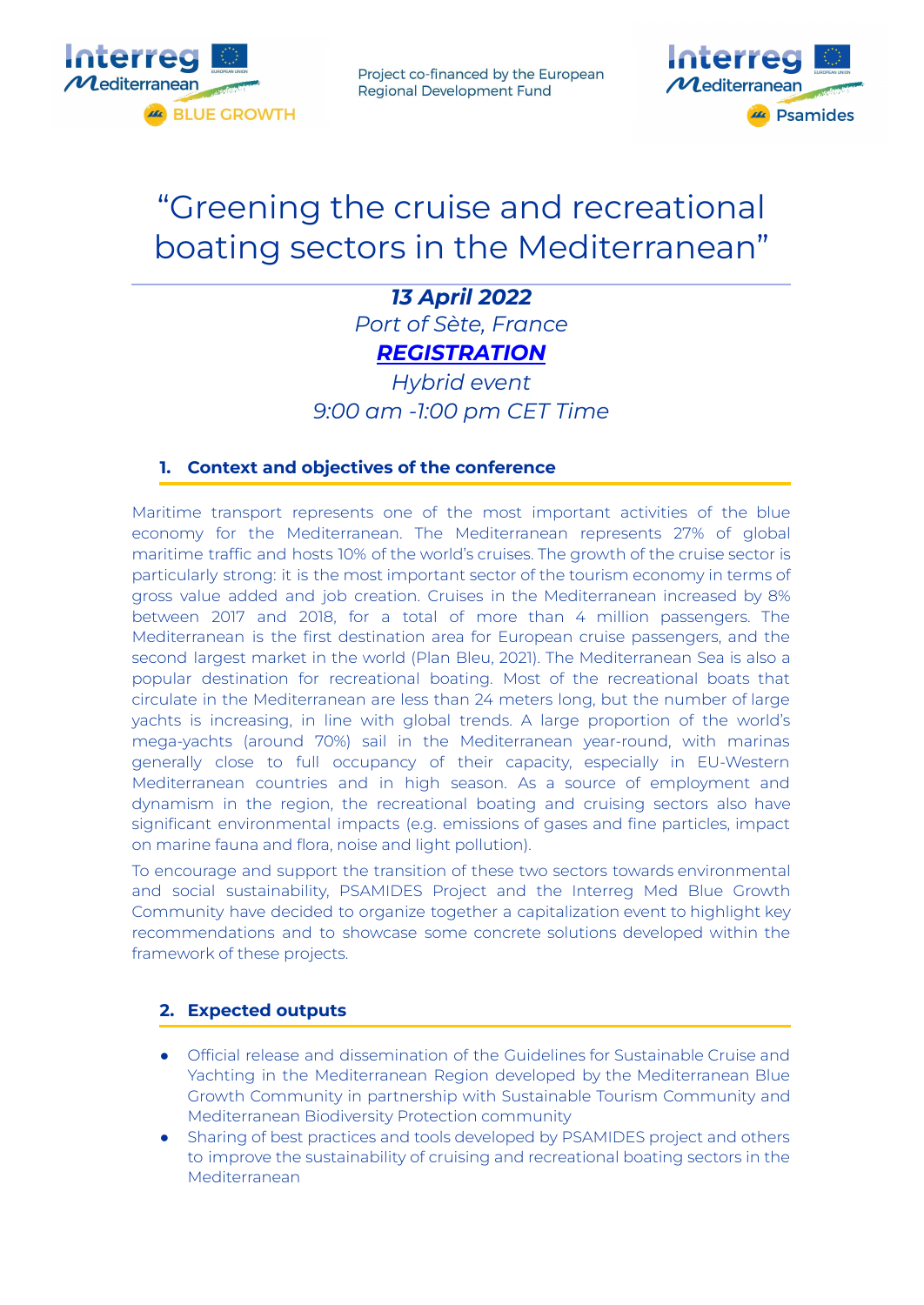

Project co-financed by the European Regional Development Fund



- A widened and shared knowledge among scientists, decision-makers and entrepreneurs on challenges faced by cruise and recreational boating sectors in the Med region
- Promote transfer and strengthen capitalization of the jointly elaborated tools/measures and results that explicitly target collective territorial appropriation and ownership

#### **3. Target Audience**

- Stakeholders in the maritime transport sector (Port and marinas managers, cruise companies)
- Funding entities
- SMEs
- Multi-level decision-makers
- The private sector
- Interreg programme bodies (Joint Secretariat, Horizontal Projects, Modular projects and Integrated projects, etc.)

#### **4. Languages**

A simultaneous translation will be provided in French and English.

#### **5. Agenda**

## **April, 13 th 2022**

| $8:30 - 9:00$ | <b>Welcome and registration of participants</b>                                                                                                                                                                                                                                                                                                             |
|---------------|-------------------------------------------------------------------------------------------------------------------------------------------------------------------------------------------------------------------------------------------------------------------------------------------------------------------------------------------------------------|
|               |                                                                                                                                                                                                                                                                                                                                                             |
| $9:00 - 9:20$ | <b>Opening Ceremony – institutional presentation</b>                                                                                                                                                                                                                                                                                                        |
|               | Moderator: <b>Philippe Péries</b> , administrative and financial manager of the EPM<br>Sébastien Denaja, Regional Councillor of the Occitanie Region for the<br>$\bullet$<br>Europe and International Cooperation delegation<br>Jean-Claude Gayssot, President of Port de Sète - Sud de France<br>$\bullet$                                                 |
| $9:20 - 9:50$ | <b>Cruise &amp; Recreational boating in the Med: Which challenges?</b>                                                                                                                                                                                                                                                                                      |
|               | Moderator: <b>Philippe Péries</b> , administrative and financial manager of the EPM<br>Cruise & recreational boating in the Med region: Which economic and<br>$\bullet$<br>environmental impact? - Dr Céline Dubreuil, Programme Director - Plan<br>Bleu<br>• Small and Medium Port challenges in the Mediterranean – Enric Martinez,<br>Ports of Catalonia |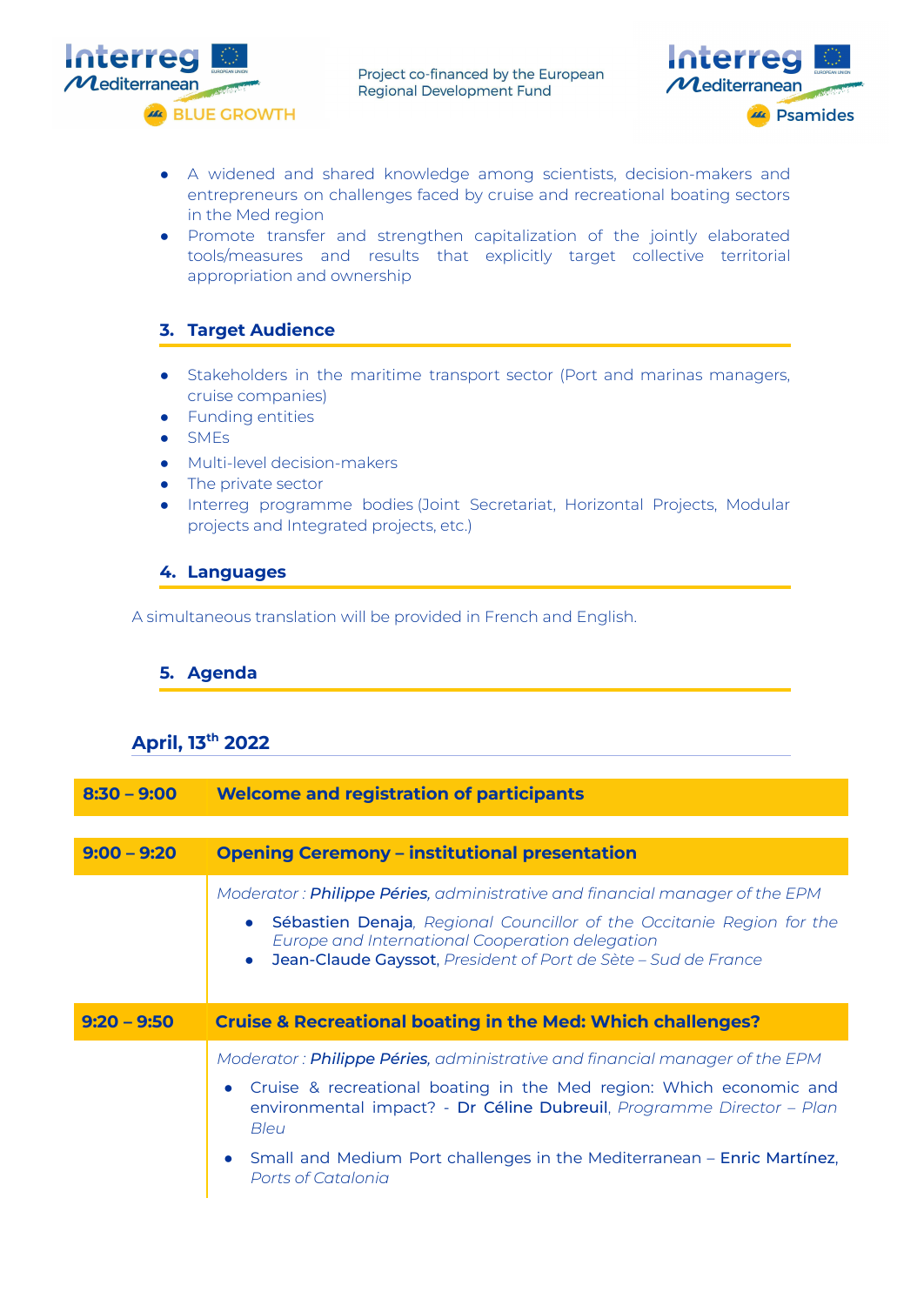



|                 | <b>Linos Voskarides</b> , European Commission, DG Maritime Affairs and Fisheries<br>$\bullet$                                                                                       |
|-----------------|-------------------------------------------------------------------------------------------------------------------------------------------------------------------------------------|
|                 |                                                                                                                                                                                     |
| $9:50 - 10:40$  | <b>MED Blue Growth Community &amp; PSAMIDES Project</b>                                                                                                                             |
|                 | Presentation of the Blue Growth Community & of the Guidelines for<br>$\bullet$<br>Sustainable cruise & recreational boating - Dr Céline Dubreuil,<br>Programme Director - Plan Bleu |
|                 | • Sustainable approaches in the cruise industry - Jean-François Suhas,<br>President of the Marseille Provence Cruise Club                                                           |
|                 | Presentation of PSAMIDES project & White Paper - Mireia Boya, project<br>$\bullet$<br>manager of Euroregion Pyrenees Mediterranean                                                  |
|                 | Olivier CARMES, General Director of Port de Sète - Sud de France<br>$\bullet$                                                                                                       |
|                 | O&R                                                                                                                                                                                 |
|                 |                                                                                                                                                                                     |
| $10:40 - 11:00$ | <b>Coffee break</b>                                                                                                                                                                 |

| $11:00 - 11:45$ | Round table 1 - Circular economy in the cruise & recreational boating<br>sector                                                                                                                                                                                                                                                                                                                                                                                                                                                                   |
|-----------------|---------------------------------------------------------------------------------------------------------------------------------------------------------------------------------------------------------------------------------------------------------------------------------------------------------------------------------------------------------------------------------------------------------------------------------------------------------------------------------------------------------------------------------------------------|
|                 | Facilitator & Introduction: Emmanuel Maniscalco, Conference of Peripheral<br><b>Maritime Regions - CPMR</b>                                                                                                                                                                                                                                                                                                                                                                                                                                       |
|                 | Boat eco-design, Fabio Bignoli, Chief Operations Officer- Northern Light<br>$\bullet$<br>Composites                                                                                                                                                                                                                                                                                                                                                                                                                                               |
|                 | Solution for reusing recreational boats at the end of their life, Thibault<br>Saint-Olive, Director of Operations, Chantier Bathô                                                                                                                                                                                                                                                                                                                                                                                                                 |
|                 | Q&R                                                                                                                                                                                                                                                                                                                                                                                                                                                                                                                                               |
| $11:45 - 12:50$ | <b>Round table 2 - Smart Ports and marinas: Solutions from PSAMIDES</b>                                                                                                                                                                                                                                                                                                                                                                                                                                                                           |
|                 | Moderator: Mireia Boya, Project manager of Euroregion Pyrenees Mediterranean<br>Testimonies from PSAMIDES partners - ports & marinas - having implemented<br>innovative technologies<br>• Panel of speakers:<br>Enric Martínez, Ports of Catalonia<br>Fabien Luais, Director of Port de Plaisance of Sète - Sud de France<br>Minas Seimenis, Technical Advisor at Heraklion Port Authority<br>Cristina Barahona, Directrice of Ports Balearic Islands<br>Fostering transfer of best practices in other Mediterranean ports & marinas<br>$\bullet$ |
|                 | - Nektaria Berikou, Manager, Athena Research Center / Corallia<br><b>O&amp;R</b>                                                                                                                                                                                                                                                                                                                                                                                                                                                                  |
| 12:50-13:00     | <b>Closing</b>                                                                                                                                                                                                                                                                                                                                                                                                                                                                                                                                    |
|                 | Caterina Praticò, Blue Growth Community Project Coordinator, CoNISMa                                                                                                                                                                                                                                                                                                                                                                                                                                                                              |